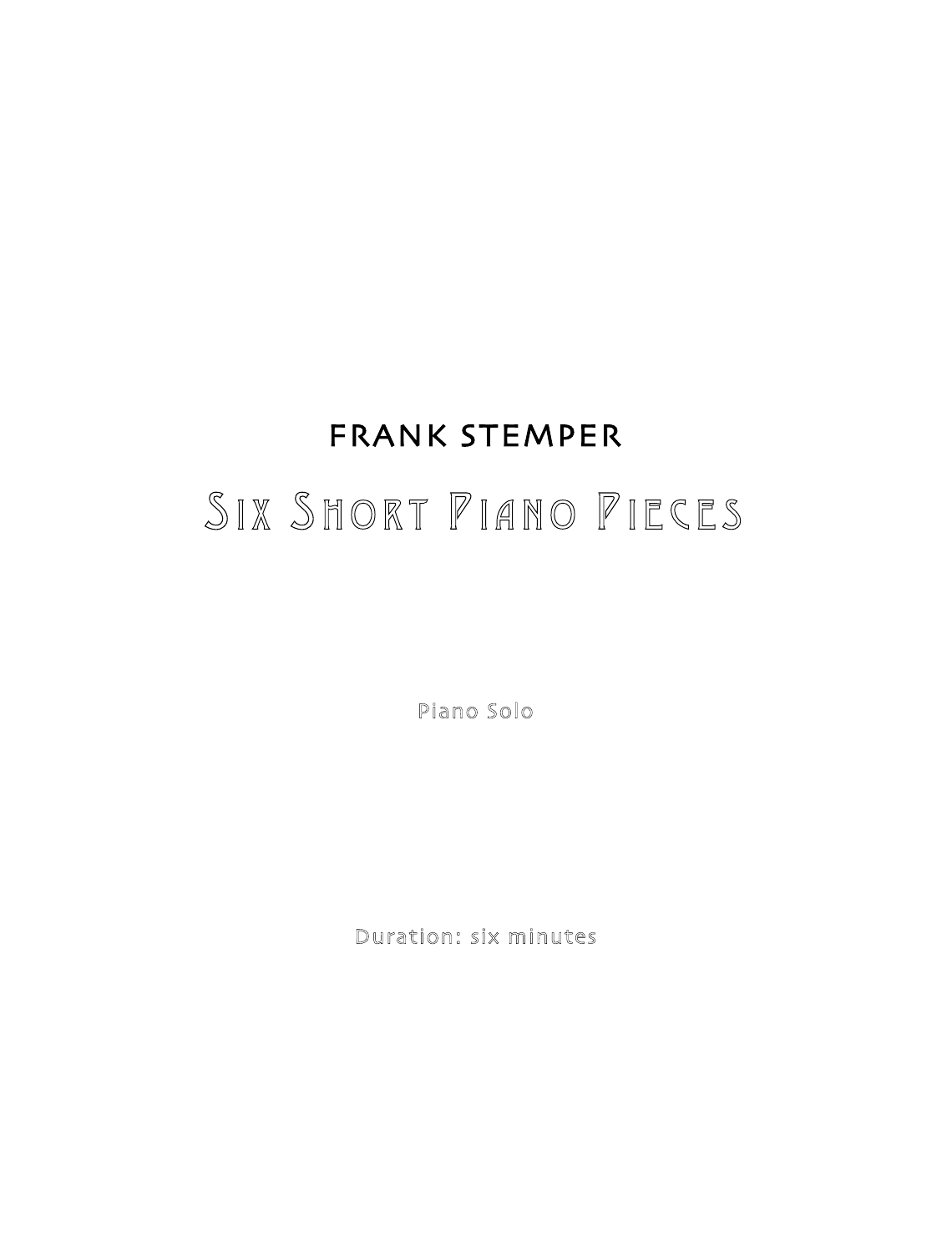## SIX SHORT PIANO PIECES





 $b\overline{\overline{b}}$ 

*3*



Copyright © 2006 by F. Leidgen Stemper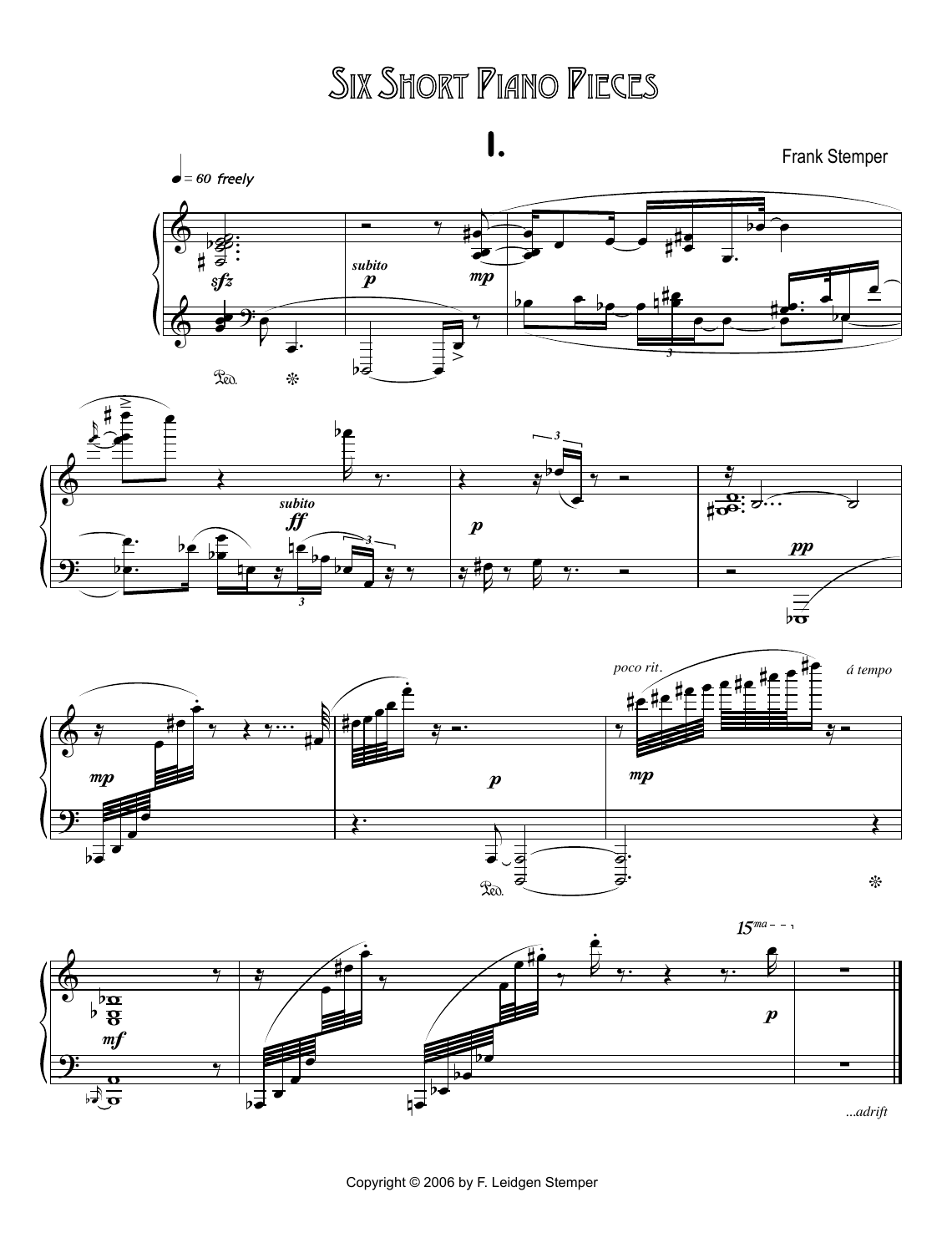**II.**

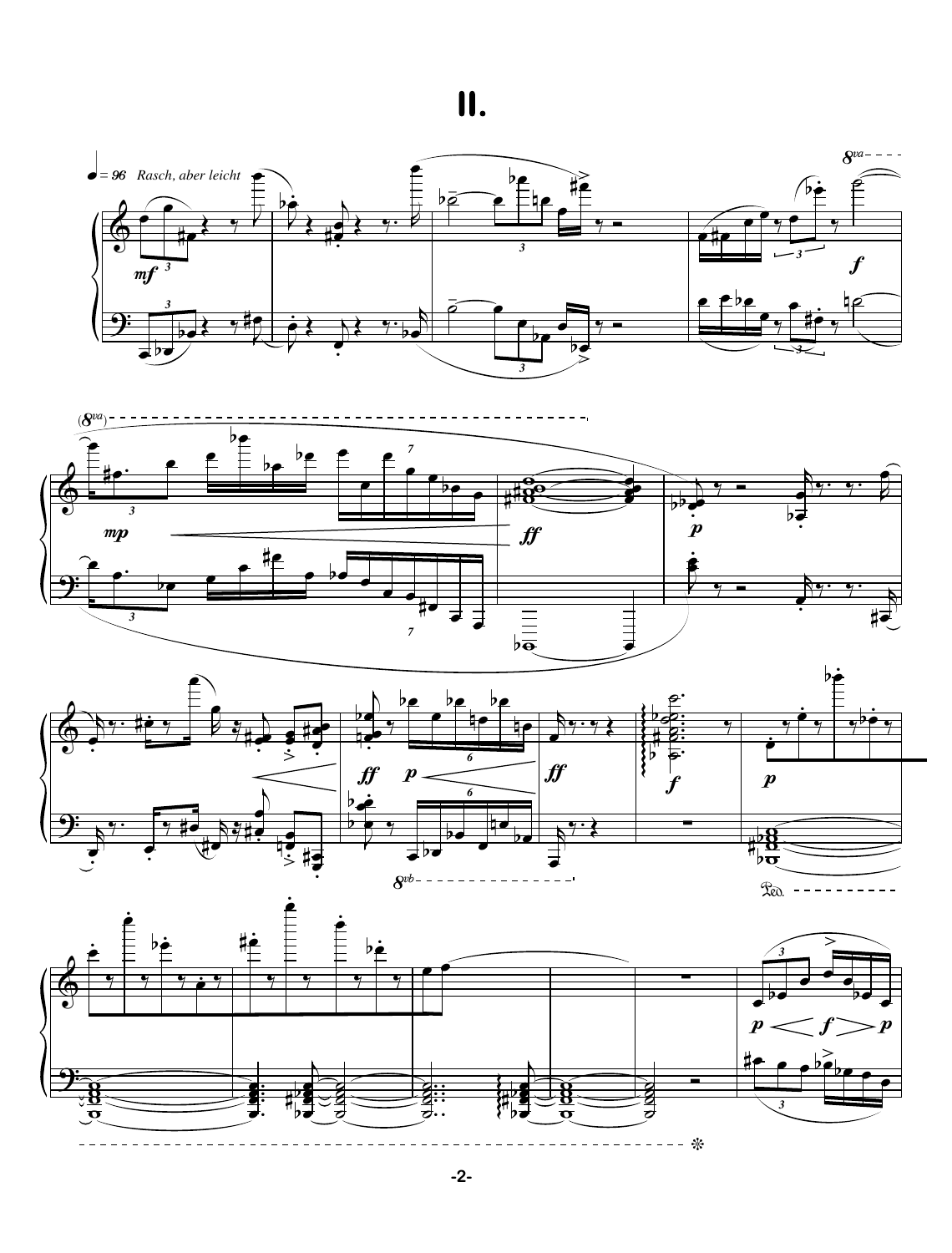

*<sup>...</sup>a thousand years*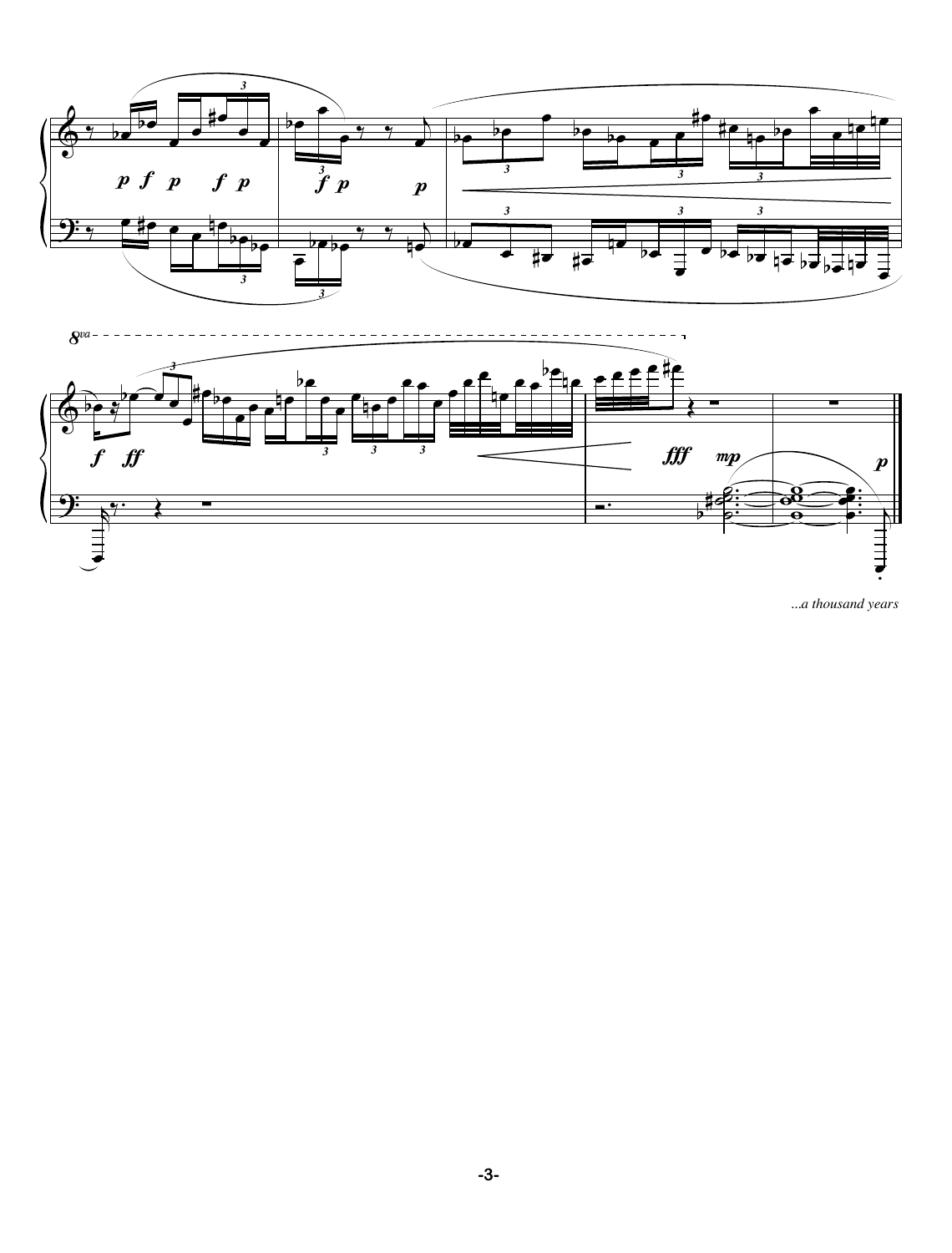## **III.**







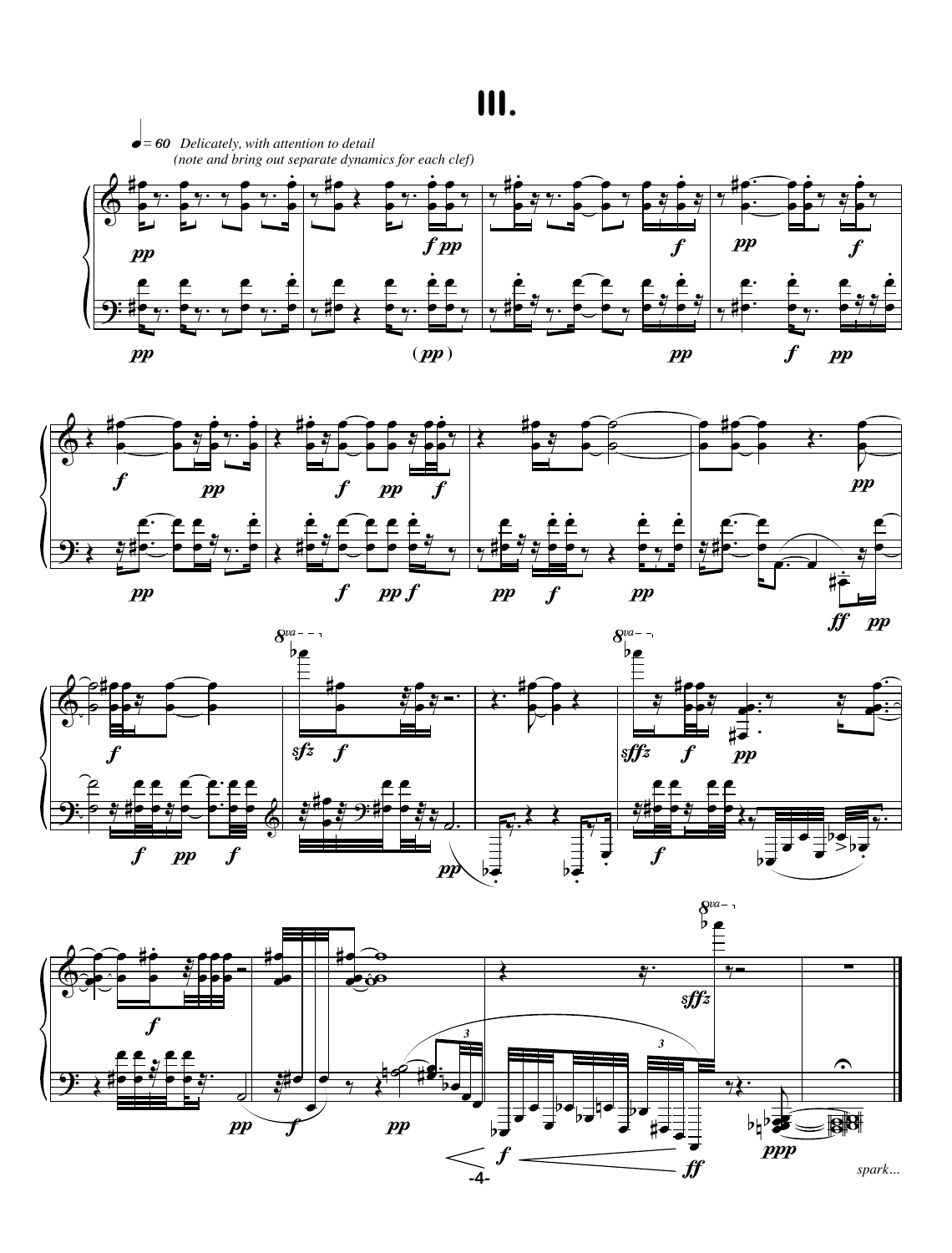**IV.**

 $\bullet$  = 60 Quiet and loud, spazmatically









*...my giddy intoxication*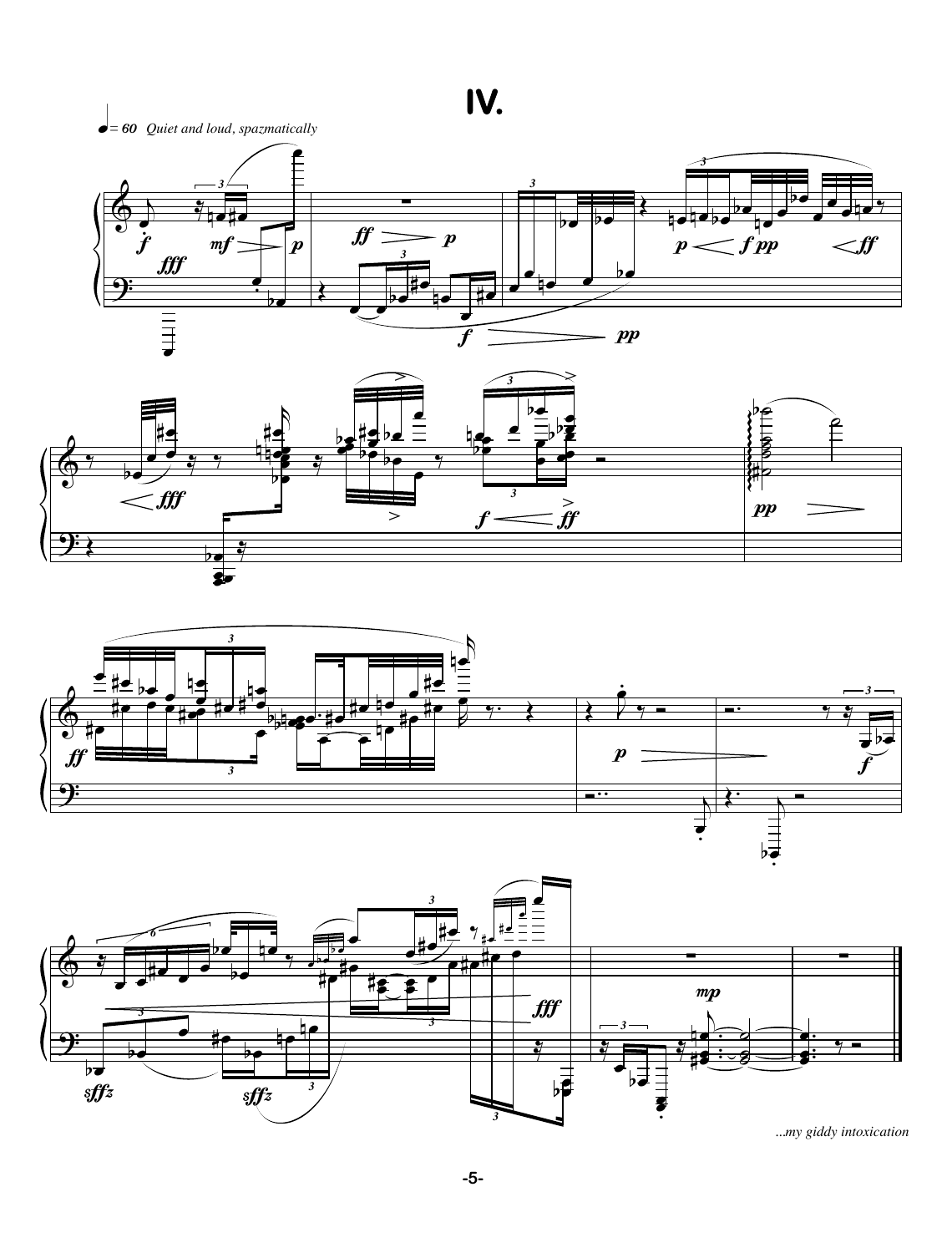